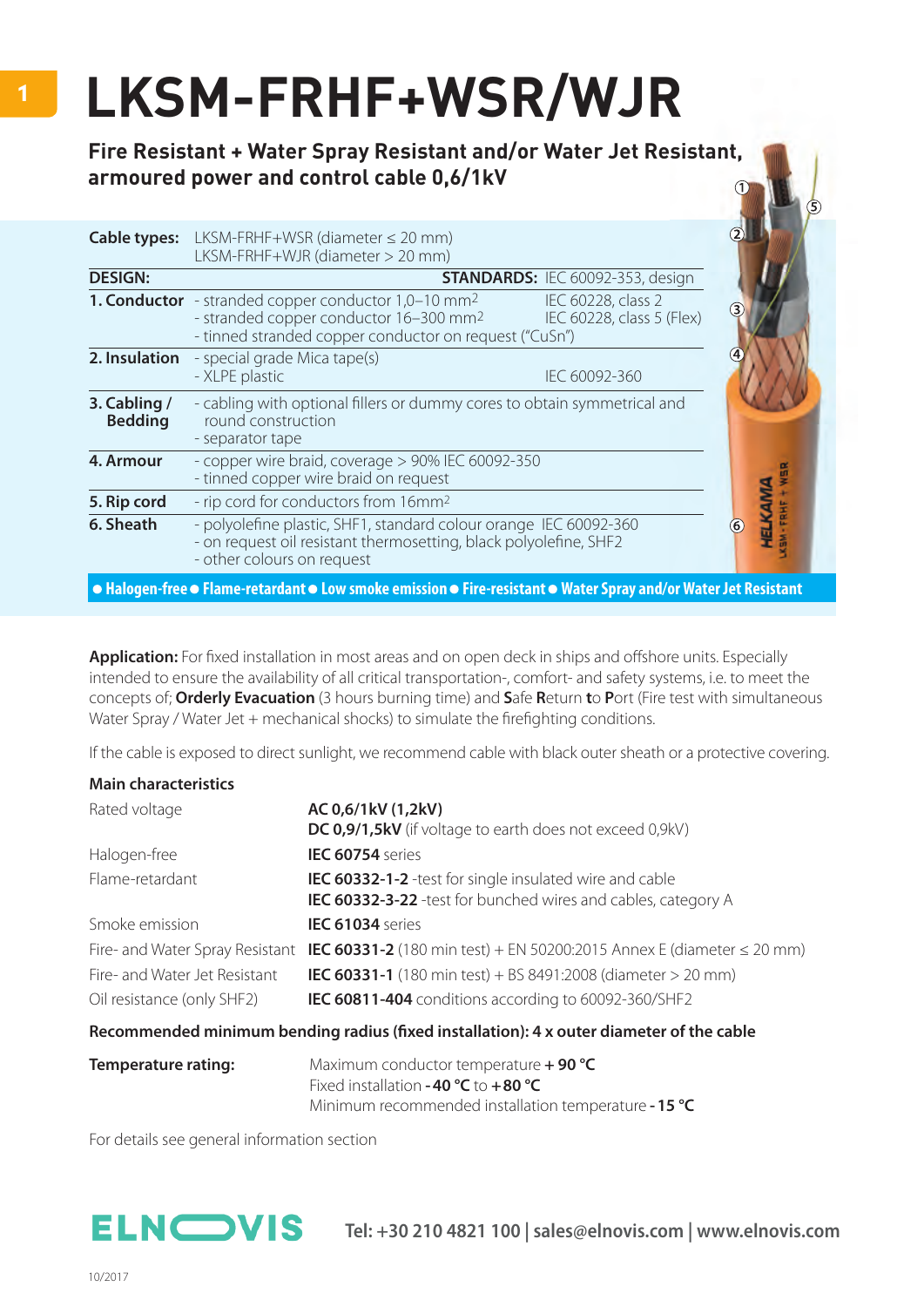| LKSM-FRHF +WSR/WJR<br>0,6/1kV<br><b>Part number</b><br><b>Normal</b> | G-type                   | <b>Number of</b><br>conductors &<br>cross-section<br>$n \times mm^2$ | Cross-<br>section of<br>armour<br>mm <sup>2</sup> | <b>Nominal</b><br>outer<br>diameter<br>mm | Approximate<br>weight<br>kg/km | <b>Current</b><br><b>Rating A</b><br>$at +45^{\circ}C$ | Min. bending<br>radius fixed<br><b>installation</b><br>mm |
|----------------------------------------------------------------------|--------------------------|----------------------------------------------------------------------|---------------------------------------------------|-------------------------------------------|--------------------------------|--------------------------------------------------------|-----------------------------------------------------------|
| 628541                                                               |                          | 1x1,0                                                                | 3,0                                               | 6,5                                       | 75                             | 18                                                     | 40                                                        |
| 628568                                                               | $\overline{\phantom{0}}$ | 1x1,5                                                                | 3,0                                               | 7,0                                       | 85                             | 23                                                     | 40                                                        |
| 628570                                                               | $\overline{\phantom{0}}$ | 1x2,5                                                                | 3,1                                               | 7,5                                       | 95                             | 30                                                     | 45                                                        |
| 628572                                                               |                          | 1x4                                                                  | 3,1                                               | 8,0                                       | 115                            | 40                                                     | 50                                                        |
| 628574                                                               | $\overline{\phantom{0}}$ | 1x6                                                                  | 3,1                                               | 8,5                                       | 145                            | 52                                                     | 50                                                        |
| 628576                                                               |                          | 1x10                                                                 | 3,5                                               | 10,0                                      | 205                            | 72                                                     | 60                                                        |
| 629060                                                               | 627058                   | 1x16 Flex                                                            | 4,0                                               | 11,0                                      | 265                            | 94                                                     | 65                                                        |
| 629061                                                               | 627060                   | 1x25 Flex                                                            | 4,9                                               | 13,0                                      | 380                            | 123                                                    | 80                                                        |
| 629062                                                               | 627062                   | 1x35 Flex                                                            | 5,5                                               | 14,0                                      | 480                            | 153                                                    | 85                                                        |
| 629063                                                               | 627064                   | 1x50 Flex                                                            | 8,7                                               | 16,5                                      | 670                            | 196                                                    | 100                                                       |
| 629064                                                               | 627066                   | 1x70 Flex                                                            | 10,0                                              | 18,5                                      | 905                            | 240                                                    | 110                                                       |
| 629065                                                               | 627068                   | 1x95 Flex                                                            | 11,5                                              | 20,0                                      | 1140                           | 284                                                    | 120                                                       |
| 629066                                                               | 627070                   | 1x120 Flex                                                           | 12,3                                              | 22,5                                      | 1415                           | 331                                                    | 135                                                       |
| 629067                                                               | 627072                   | 1x150 Flex                                                           | 14,7                                              | 25,0                                      | 1760                           | 381                                                    | 150                                                       |
| 629068                                                               | 627074                   | 1x185 Flex                                                           | 15,2                                              | 27,5                                      | 2095                           | 429                                                    | 165                                                       |
| 629069                                                               | 627076                   | 1x240 Flex                                                           | 18,2                                              | 30,5                                      | 2725                           | 507                                                    | 180                                                       |
| 629070                                                               | 627078                   | 1x300 Flex                                                           | 18,7                                              | 34,0                                      | 3365                           | 582                                                    | 205                                                       |
| 628542                                                               | $\overline{\phantom{0}}$ | 2x1,0                                                                | 3,5                                               | 10,0                                      | 155                            | 15                                                     | 60                                                        |
| 628602                                                               | $\overline{\phantom{0}}$ | 2x1,5                                                                | 3,8                                               | 11,0                                      | 175                            | 20                                                     | 65                                                        |
| 628604                                                               |                          | 2x2,5                                                                | 4,3                                               | 12,0                                      | 205                            | 26                                                     | 70                                                        |
| 628606                                                               | $\overline{\phantom{0}}$ | 2x4                                                                  | 4,9                                               | 13,0                                      | 280                            | 34                                                     | 80                                                        |
| 628608                                                               | $\overline{\phantom{0}}$ | 2x6                                                                  | 5,4                                               | 14,5                                      | 405                            | 44                                                     | 85                                                        |
| 628610                                                               | $\overline{\phantom{0}}$ | 2x10                                                                 | 8,7                                               | 17,0                                      | 600                            | 61                                                     | 100                                                       |
| 629071                                                               | $\overline{\phantom{0}}$ | 2x16 Flex                                                            | 10,0                                              | 19,5                                      | 770                            | 80                                                     | 115                                                       |
| 629072                                                               |                          | 2x25 Flex                                                            | 14,5                                              | 24,0                                      | 1215                           | 105                                                    | 145                                                       |
| 629073                                                               |                          | 2x35 Flex                                                            | 14,7                                              | 26,0                                      | 1460                           | 130                                                    | 155                                                       |
| 629074                                                               |                          | 2x50 Flex                                                            | 18,1                                              | 30,0                                      | 1950                           | 167                                                    | 180                                                       |
| 629075                                                               |                          | 2x70 Flex                                                            | 18,7                                              | 34,0                                      | 2645                           | 204                                                    | 205                                                       |
| 629076                                                               |                          | 2x95 Flex                                                            | 22,2                                              | 37,5                                      | 3315                           | 241                                                    | 225                                                       |
| 628543                                                               | 628544                   | 3x1,0                                                                | 4,1                                               | 10,5                                      | 155                            | 13                                                     | 65                                                        |
| 628622                                                               | 628623                   | 3x1,5                                                                | 4,1                                               | 11,5                                      | 180                            | 16                                                     | 70                                                        |
| 628624                                                               | 628625                   | 3x2,5                                                                | 4,6                                               | 12,5                                      | 220                            | 21                                                     | 75                                                        |
| 628626                                                               | 628627                   | 3x4                                                                  | 5,2                                               | 14,0                                      | 295                            | 28                                                     | 85                                                        |
| 628628                                                               | 628629                   | 3x6                                                                  | 5,8                                               | 15,0                                      | 420                            | 36                                                     | 90                                                        |
| 628630                                                               | 628631                   | 3x10                                                                 | 9,3                                               | 18,0                                      | 625                            | 50                                                     | 110                                                       |
| 629082                                                               | 629083                   | 3x16 Flex                                                            | 10,7                                              | 20,5                                      | 905                            | 66                                                     | 125                                                       |
| 629084                                                               | 629085                   | 3x25 Flex                                                            | 14,6                                              | 25,5                                      | 1385                           | 86                                                     | 155                                                       |
| 629086                                                               | 629087                   | 3x35 Flex                                                            | 15,0                                              | 27,5                                      | 1710                           | 107                                                    | 165                                                       |
| 629088                                                               | 629089                   | 3x50 Flex                                                            | 18,3                                              | 32,0                                      | 2355                           | 137                                                    | 195                                                       |
| 629090                                                               | 629091                   | 3x70 Flex                                                            | 22,0                                              | 36,5                                      | 3190                           | 168                                                    | 220                                                       |
| 629092                                                               | 629093                   | 3x95 Flex                                                            | 22,8                                              | 40,5                                      | 4025                           | 199                                                    | 240                                                       |
| 629094                                                               | 629095                   | 3x120 Flex                                                           | 37,8                                              | 45,5                                      | 5170                           | 232                                                    | 270                                                       |
| 629096                                                               | 629097                   | 3x150 Flex                                                           | 39,3                                              | 51,5                                      | 6415                           | 267                                                    | 310                                                       |
| 629098                                                               | 629099                   | 3x185 Flex                                                           | 43,4                                              | 56,5                                      | 7770                           | 300                                                    | 340                                                       |
| 629100                                                               | 629101                   | 3x240 Flex                                                           | 49,1                                              | 63,5                                      | 10135                          | 355                                                    | 380                                                       |

G-type is with yellow/green earth conductor and marking on sheath is, for example, 3G1,5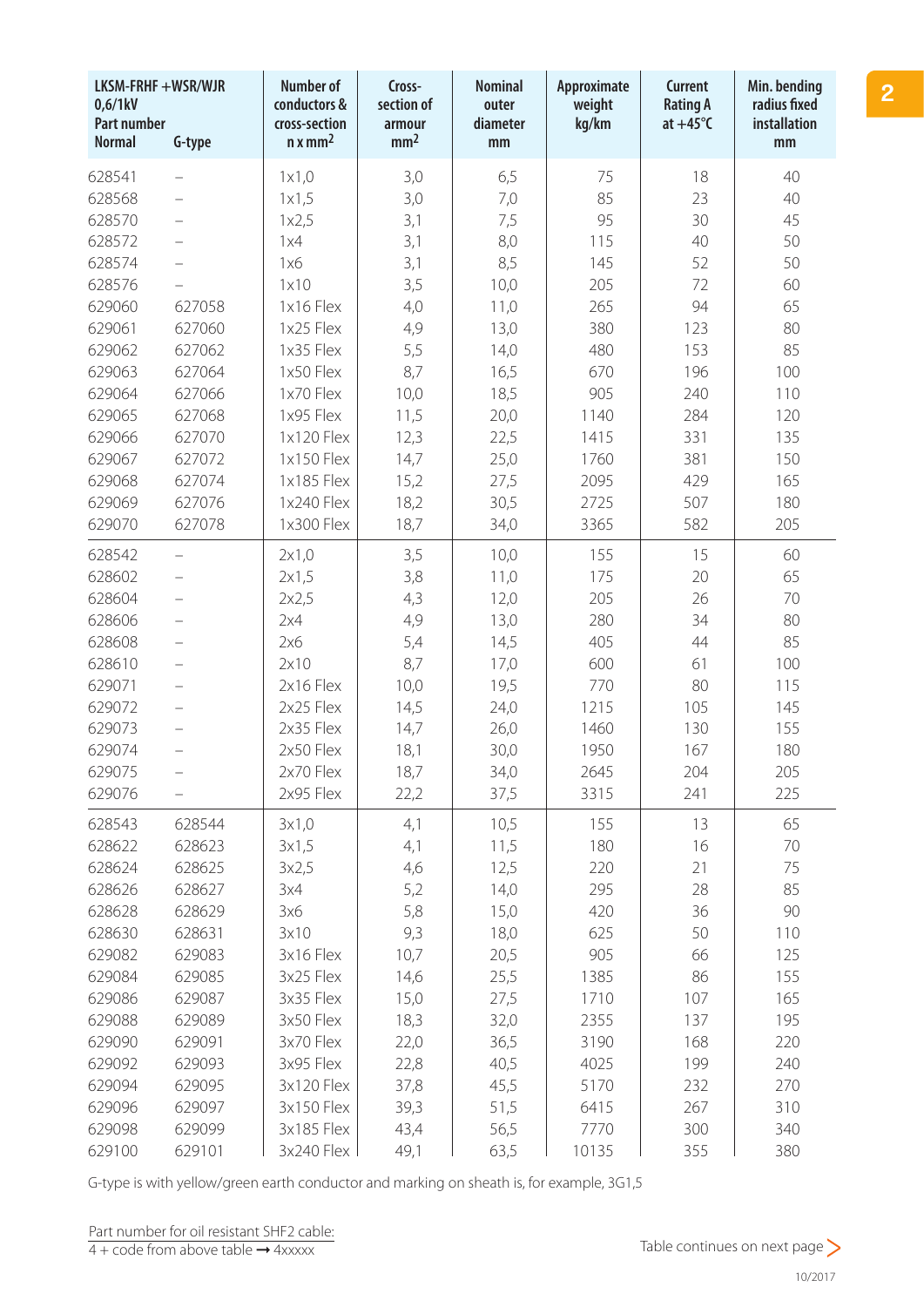| LKSM-FRHF +WSR/WJR<br>0,6/1kV<br><b>Part number</b><br><b>Normal</b><br>G-type |        | <b>Number of</b><br>conductors &<br>cross-section<br>$n x$ mm <sup>2</sup> | Cross-<br>section of<br>armour<br>mm <sup>2</sup> | <b>Nominal</b><br>outer<br>diameter<br>mm | Approximate<br>weight<br>kg/km | Current<br><b>Rating A</b><br>at $+45^{\circ}$ C | Min. bending<br>radius fixed<br>installation<br>mm |
|--------------------------------------------------------------------------------|--------|----------------------------------------------------------------------------|---------------------------------------------------|-------------------------------------------|--------------------------------|--------------------------------------------------|----------------------------------------------------|
| 628545                                                                         | 628546 | 4x1,0                                                                      | 4,1                                               | 11,5                                      | 180                            | 13                                               | 70                                                 |
| 628642                                                                         | 628643 | 4x1,5                                                                      | 4,5                                               | 12,5                                      | 215                            | 16                                               | 75                                                 |
| 628644                                                                         | 628645 | 4x2,5                                                                      | 5,0                                               | 14,0                                      | 275                            | 21                                               | 85                                                 |
| 628646                                                                         | 628647 | 4x4                                                                        | 5,8                                               | 15,0                                      | 360                            | 28                                               | 90                                                 |
| 628648                                                                         | 628649 | 4x6                                                                        | 8,8                                               | 17,0                                      | 535                            | 36                                               | 100                                                |
| 628650                                                                         | 628651 | 4x10                                                                       | 10,3                                              | 20,0                                      | 760                            | 50                                               | 120                                                |
| 629104                                                                         | 629105 | 4x16 Flex                                                                  | 11,9                                              | 23,0                                      | 1040                           | 66                                               | 135                                                |
| 629106                                                                         | 629107 | 4x25 Flex                                                                  | 14,8                                              | 28,5                                      | 1550                           | 86                                               | 170                                                |
| 629108                                                                         | 629109 | 4x35 Flex                                                                  | 18,1                                              | 30,5                                      | 1995                           | 107                                              | 185                                                |
| 629110                                                                         | 629111 | 4x50 Flex                                                                  | 19,5                                              | 35,5                                      | 2715                           | 137                                              | 210                                                |
| 629112                                                                         | 629113 | 4x70 Flex                                                                  | 22,4                                              | 40,5                                      | 3690                           | 168                                              | 245                                                |
| 629114                                                                         | 629115 | 4x95 Flex                                                                  | 37,8                                              | 45,5                                      | 4860                           | 199                                              | 270                                                |
| 629116                                                                         | 629117 | 4x120 Flex                                                                 | 39,3                                              | 50,5                                      | 6020                           | 232                                              | 300                                                |
| 628547                                                                         | 628548 | 5x1,0                                                                      | 4,5                                               | 12,5                                      | 210                            | 10                                               | 75                                                 |
| 628662                                                                         | 628663 | 5x1,5                                                                      | 5,0                                               | 14,0                                      | 255                            | 13                                               | 85                                                 |
| 628664                                                                         | 628665 | 5x2,5                                                                      | 5,6                                               | 15,0                                      | 320                            | 17                                               | 90                                                 |
| 628705                                                                         | 628706 | 5x4                                                                        | 8,6                                               | 17,0                                      | 455                            | 23                                               | 100                                                |
| 628707                                                                         | 628708 | 5x6                                                                        | 9,7                                               | 18,5                                      | 620                            | 30                                               | 110                                                |
| 628709                                                                         | 628710 | 5x10                                                                       | 11,5                                              | 21,5                                      | 895                            | 42                                               | 130                                                |
| 629126                                                                         | 629127 | 5x16 Flex                                                                  | 13,2                                              | 25,0                                      | 1230                           | 55                                               | 150                                                |
| 629128                                                                         | 629129 | 5x25 Flex                                                                  | 18,1                                              | 31,0                                      | 1870                           | 71                                               | 185                                                |
| 629130                                                                         | 629131 | 5x35 Flex                                                                  | 18,6                                              | 33,5                                      | 2415                           | 89                                               | 200                                                |
| 629132                                                                         | 629133 | 5x50 Flex                                                                  | 21,6                                              | 39,0                                      | 3325                           | 114                                              | 235                                                |
| 628549                                                                         | 628550 | 7x1,0                                                                      | 4,9                                               | 13,5                                      | 260                            | 9                                                | 80                                                 |
| 628551                                                                         | 628552 | 10x1,0                                                                     | 8,7                                               | 17,5                                      | 380                            | 8                                                | 105                                                |
| 628553                                                                         | 628554 | 12x1,0                                                                     | 9,0                                               | 18,0                                      | 425                            | 8                                                | 105                                                |
| 628555                                                                         | 628556 | 14x1,0                                                                     | 11,4                                              | 18,5                                      | 490                            | 7                                                | 110                                                |
| 628557                                                                         | 628558 | 16x1,0                                                                     | 11,4                                              | 20,0                                      | 545                            | 7                                                | 120                                                |
| 628559                                                                         | 628560 | 19x1,0                                                                     | 11,4                                              | 21,0                                      | 605                            | 7                                                | 125                                                |
| 628561                                                                         | 628562 | 24x1,0                                                                     | 12,5                                              | 24,5                                      | 755                            | 6                                                | 145                                                |
| 628563                                                                         | 628564 | 27x1,0                                                                     | 12,8                                              | 25,0                                      | 815                            | 6                                                | 150                                                |
| 628564                                                                         |        | 30x1,0                                                                     | 13,3                                              | 26,0                                      | 885                            | 5                                                | 155                                                |
| 628565                                                                         | 628566 | 37x1,0                                                                     | 14,4                                              | 28,0                                      | 1050                           | 5                                                | 170                                                |
| 628666                                                                         | 628667 | 7x1,5                                                                      | 5,4                                               | 15,0                                      | 310                            | 12                                               | 90                                                 |
| 628723                                                                         | 628724 | 10x1,5                                                                     | 9,6                                               | 19,0                                      | 460                            | 11                                               | 115                                                |
| 628670                                                                         | 628671 | 12x1,5                                                                     | 9,9                                               | 20,0                                      | 525                            | 10                                               | 120                                                |
| 628727                                                                         | 628728 | 14x1,5                                                                     | 11,4                                              | 21,0                                      | 595                            | 10                                               | 125                                                |
| 628731                                                                         | 628732 | 16x1,5                                                                     | 11,5                                              | 22,0                                      | 650                            | $\mathcal{G}$                                    | 130                                                |
| 628674                                                                         | 628675 | 19x1,5                                                                     | 11,7                                              | 23,0                                      | 730                            | $\mathcal{G}$                                    | 135                                                |
| 628678                                                                         | 628679 | 24x1,5                                                                     | 13,9                                              | 27,0                                      | 940                            | 8                                                | 165                                                |
| 628682                                                                         | 628683 | 27x1,5                                                                     | 14,1                                              | 27,5                                      | 1015                           | 8                                                | 165                                                |
|                                                                                |        | 30x1,5                                                                     | 14,7                                              | 28,5                                      | 1105                           | 7                                                | 170                                                |
| 628684                                                                         | 628685 | 37x1,5                                                                     | 16,0                                              | 31,0                                      | 1315                           | 7                                                | 185                                                |